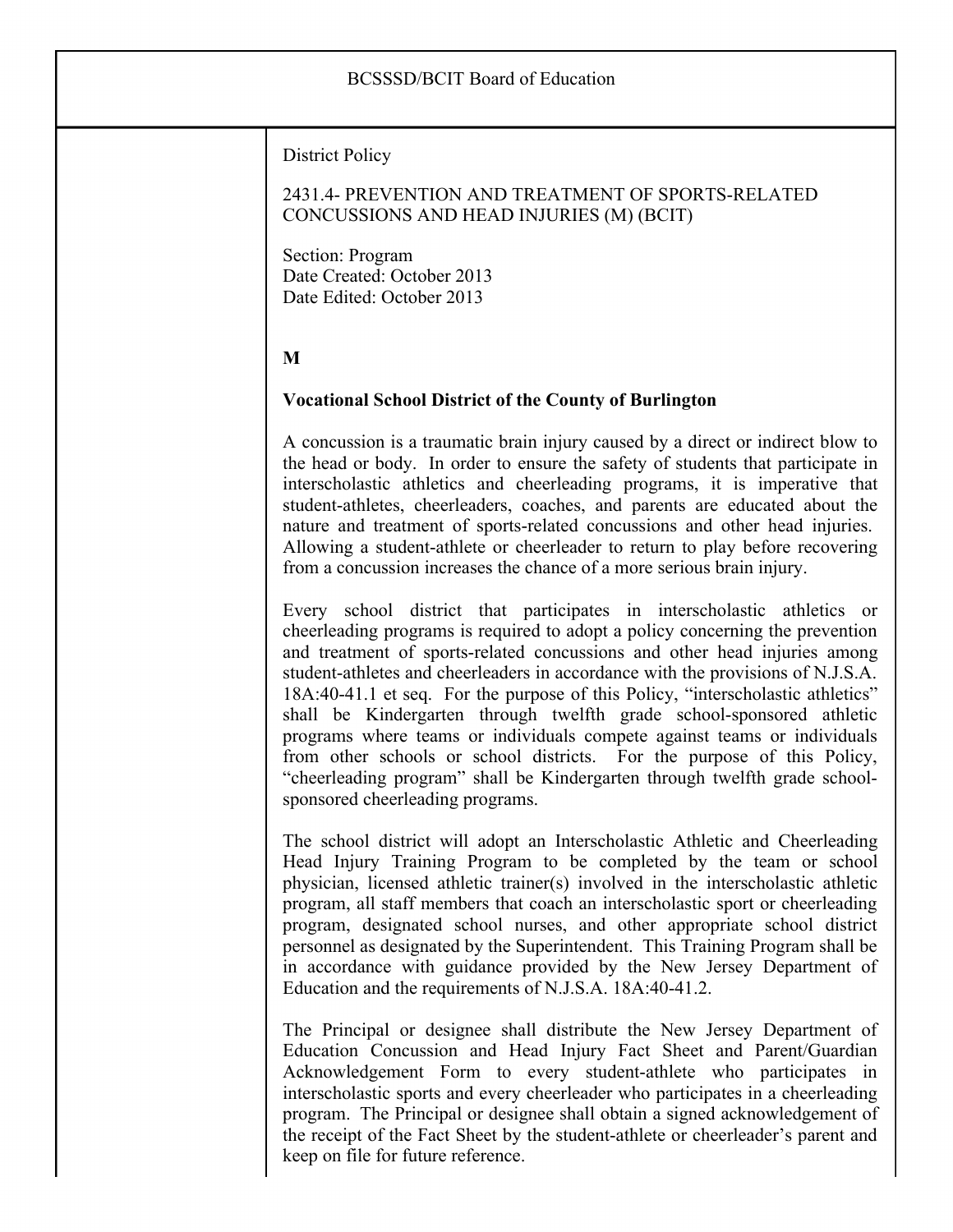Prevention of a sports-related concussion and head injuries is an important component of the school district's program. The school district may require pre-season baseline testing of all student-athletes and cheerleaders before the student begins participation in an interscholastic athletic or cheerleading program.

Any student-athlete or cheerleader who exhibits the signs or symptoms of a sports-related concussion or other head injury during practice or competition shall be immediately removed from play and may not return to play that day. Emergency medical assistance shall be contacted when symptoms get worse, loss of consciousness, direct neck pain associated with the injury, or any other sign the supervising school staff member determines emergency medical attention is needed. If available when the student-athlete or cheerleader is exhibiting signs or symptoms, the student will be evaluated by the school or team physician. The Principal or designee shall contact the student's parent and inform the parent of the suspected sports-related concussion or other head injury.

Possible signs of a concussion can be observed by any school staff member or the school or team physician. Any possible symptoms of a concussion can be reported by the student-athlete or cheerleader to: coaches; licensed athletic trainer; school or team physician; school nurse; and/or parent. The Principal or designee shall provide the student-athlete or cheerleader with Board of Education approved suggestions for management/medical checklist to provide to their parent and physician or other licensed healthcare professional trained in the evaluation and management of sports-related concussions and other head injuries.

A student-athlete or cheerleader who participates in interscholastic athletics or a cheerleading program and who sustains or is suspected of sustaining a concussion or other head injury shall be required to have a medical examination conducted by their physician or licensed health care provider. The student's physician or licensed health care provider shall be trained in the evaluation and management of concussion to determine the presence or absence of a sports-related concussion or head injury.

The student's physician or licensed health care provider must provide to the school district a written medical release/clearance for the student indicating when the student is able to return to the activity. The medical release/clearance must indicate the student-athlete or cheerleader is asymptomatic at rest and either may return to the interscholastic athletic activity or cheerleading program because the injury was not a concussion or other head injury or may begin the district's graduated return to competition and practice protocol outlined in Regulation 2431.4. A medical release/clearance not in compliance with this Policy will not be accepted. The medical release/clearance must be reviewed and approved by the school or team physician.

The school district shall provide a copy of this Policy and Regulation 2431.4 to all youth sports team organizations that operate on school grounds. In accordance with the provisions of N.J.S.A. 18A:40-41.5, the school district shall not be liable for the injury or death of a person due to the action or inaction of persons employed by, or under contract with, a youth sports team organization that operates on school grounds, if the youth sports team